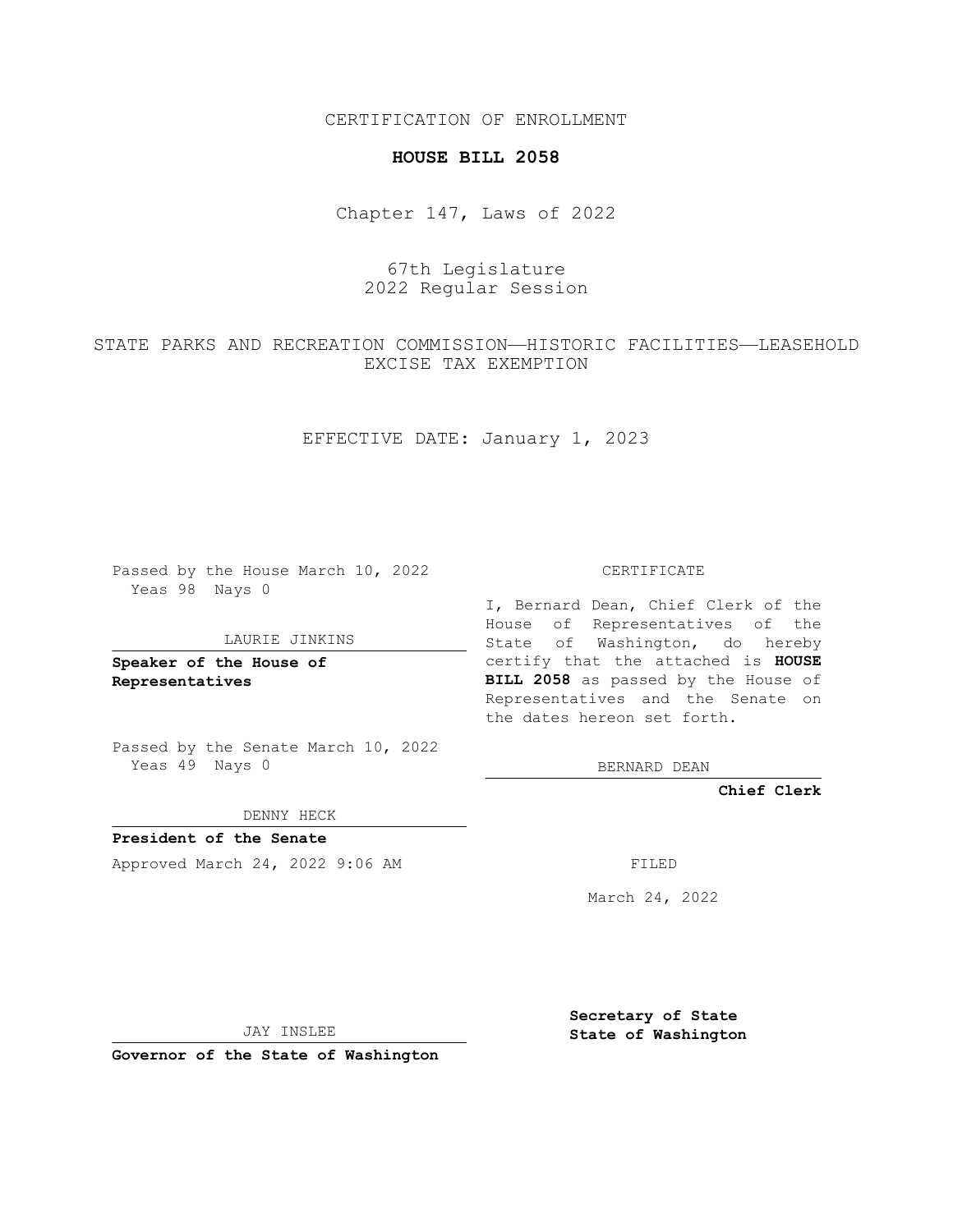## **HOUSE BILL 2058**

AS AMENDED BY THE SENATE

Passed Legislature - 2022 Regular Session

## **State of Washington 67th Legislature 2022 Regular Session**

**By** Representatives Tharinger, Leavitt, Santos, Shewmake, Harris-Talley, Eslick, and Lekanoff

Read first time 01/20/22. Referred to Committee on Finance.

 AN ACT Relating to the preservation and protection of facilities owned by the state parks and recreation commission that are listed on the Washington heritage register or the national register of historic places; amending RCW 82.29A.130; creating a new section; providing an 5 effective date; and providing an expiration date.

6 BE IT ENACTED BY THE LEGISLATURE OF THE STATE OF WASHINGTON:

7 **Sec. 1.** RCW 82.29A.130 and 2019 c 335 s 1 are each amended to 8 read as follows:

9 The following leasehold interests are exempt from taxes imposed 10 pursuant to RCW 82.29A.030 and 82.29A.040:

11 (1) All leasehold interests constituting a part of the operating 12 properties of any public utility that is assessed and taxed as a 13 public utility pursuant to chapter 84.12 RCW.

 (2) All leasehold interests in facilities owned or used by a school, college or university which leasehold provides housing for students and which is otherwise exempt from taxation under provisions 17 of RCW 84.36.010 and 84.36.050.

 (3) All leasehold interests of subsidized housing where the fee ownership of such property is vested in the government of the United States, or the state of Washington or any political subdivision thereof but only if income qualification exists for such housing.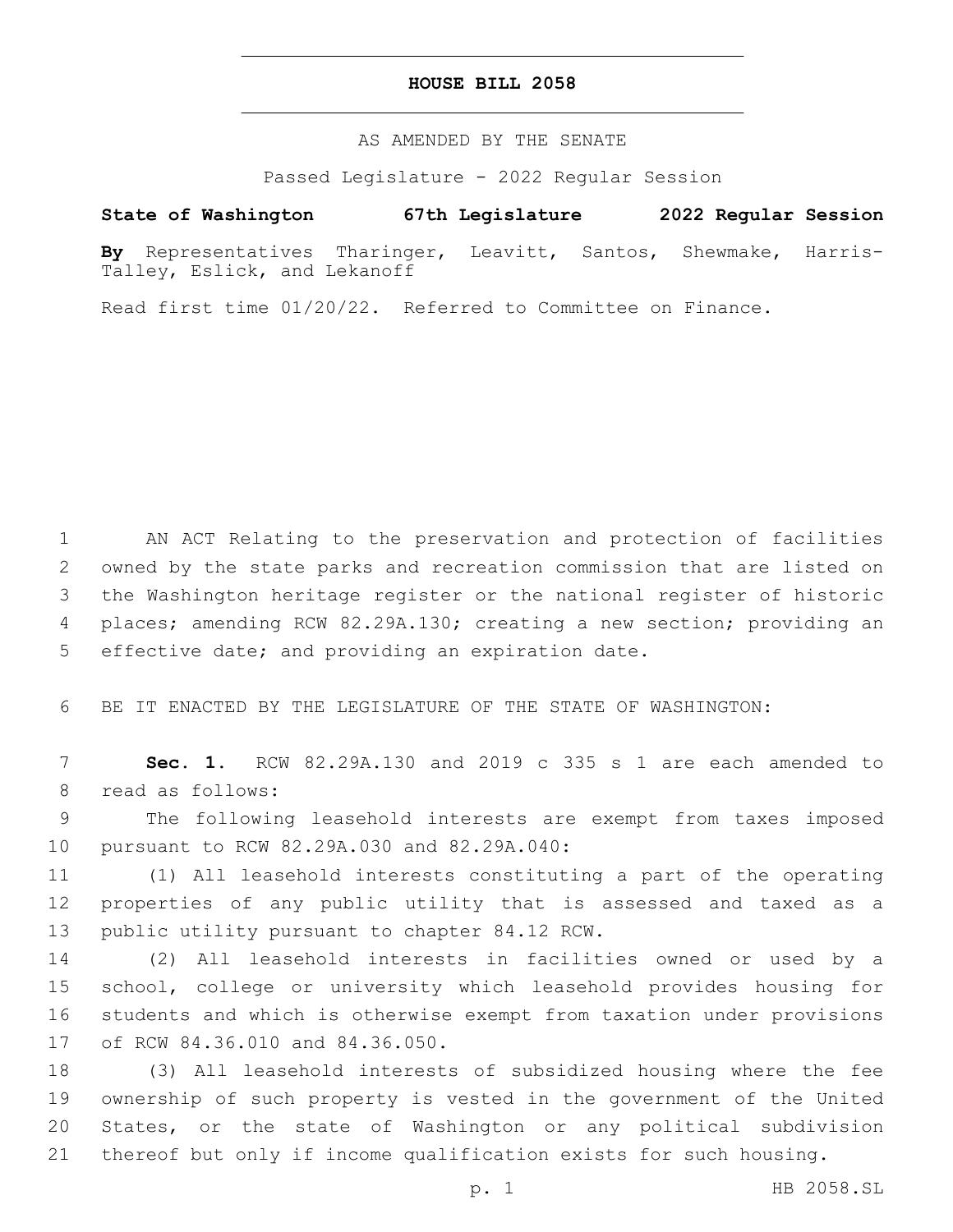(4) All leasehold interests used for fair purposes of a nonprofit fair association that sponsors or conducts a fair or fairs which receive support from revenues collected pursuant to RCW 67.16.100 and allocated by the director of the department of agriculture where the fee ownership of such property is vested in the government of the United States, the state of Washington or any of its political subdivisions. However, this exemption does not apply to the leasehold interest of any sublessee of such nonprofit fair association if such leasehold interest would be taxable if it were the primary lease.

 (5) All leasehold interests in any property of any public entity used as a residence by an employee of that public entity who is required as a condition of employment to live in the publicly owned 13 property.

 (6) All leasehold interests held by enrolled Indians of lands owned or held by any Indian or Indian tribe where the fee ownership of such property is vested in or held in trust by the United States and which are not subleased to other than to a lessee which would qualify pursuant to this chapter, RCW 84.36.451 and 84.40.175.

 (7) All leasehold interests in any real property of any Indian or Indian tribe, band, or community that is held in trust by the United States or is subject to a restriction against alienation imposed by the United States. However, this exemption applies only where it is determined that contract rent paid is greater than or equal to ninety percent of fair market rental, to be determined by the department of revenue using the same criteria used to establish taxable rent in RCW 26 82.29A.020(2)(g).

 (8) All leasehold interests for which annual taxable rent is less than two hundred fifty dollars per year. For purposes of this subsection leasehold interests held by the same lessee in contiguous properties owned by the same lessor are deemed a single leasehold 31 interest.

 (9) All leasehold interests which give use or possession of the leased property for a continuous period of less than thirty days: PROVIDED, That for purposes of this subsection, successive leases or lease renewals giving substantially continuous use of possession of the same property to the same lessee are deemed a single leasehold interest: PROVIDED FURTHER, That no leasehold interest is deemed to give use or possession for a period of less than thirty days solely by virtue of the reservation by the public lessor of the right to use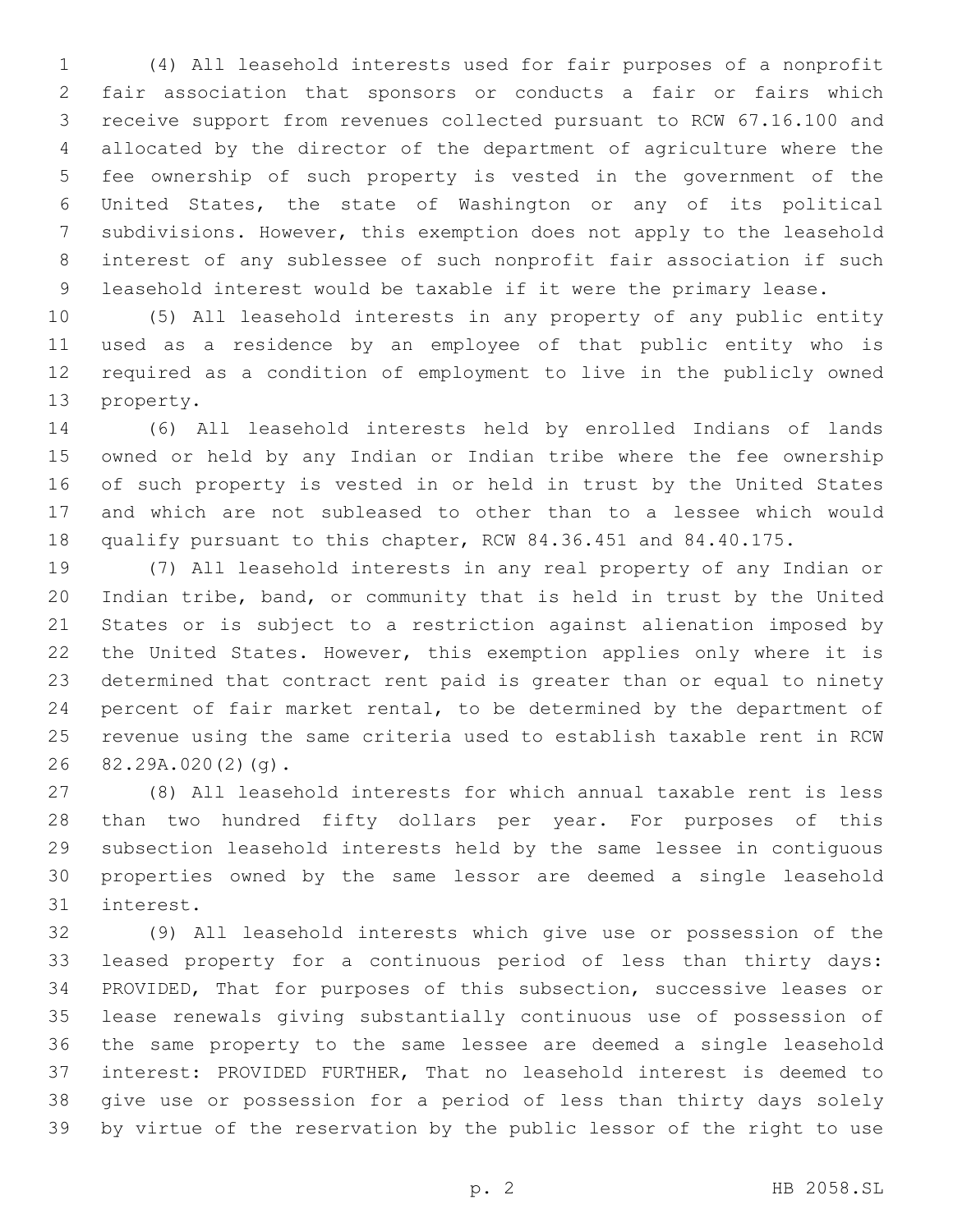the property or to allow third parties to use the property on an 2 occasional, temporary basis.

 (10) All leasehold interests under month-to-month leases in residential units rented for residential purposes of the lessee pending destruction or removal for the purpose of constructing a 6 public highway or building.

 (11) All leasehold interests in any publicly owned real or personal property to the extent such leasehold interests arises solely by virtue of a contract for public improvements or work executed under the public works statutes of this state or of the United States between the public owner of the property and a 12 contractor.

 (12) All leasehold interests that give use or possession of state adult correctional facilities for the purposes of operating 15 correctional industries under RCW 72.09.100.

 (13) All leasehold interests used to provide organized and supervised recreational activities for persons with disabilities of all ages in a camp facility and for public recreational purposes by a nonprofit organization, association, or corporation that would be exempt from property tax under RCW 84.36.030(1) if it owned the property. If the publicly owned property is used for any taxable purpose, the leasehold excise taxes set forth in RCW 82.29A.030 and 82.29A.040 must be imposed and must be apportioned accordingly.

 (14) All leasehold interests in the public or entertainment areas of a baseball stadium with natural turf and a retractable roof or canopy that is in a county with a population of over one million, that has a seating capacity of over forty thousand, and that is constructed on or after January 1, 1995. "Public or entertainment areas" include ticket sales areas, ramps and stairs, lobbies and concourses, parking areas, concession areas, restaurants, hospitality and stadium club areas, kitchens or other work areas primarily servicing other public or entertainment areas, public rest room areas, press and media areas, control booths, broadcast and production areas, retail sales areas, museum and exhibit areas, scoreboards or other public displays, storage areas, loading, staging, and servicing areas, seating areas and suites, the playing field, and any other areas to which the public has access or which are used for the production of the entertainment event or other public usage, and any other personal property used for these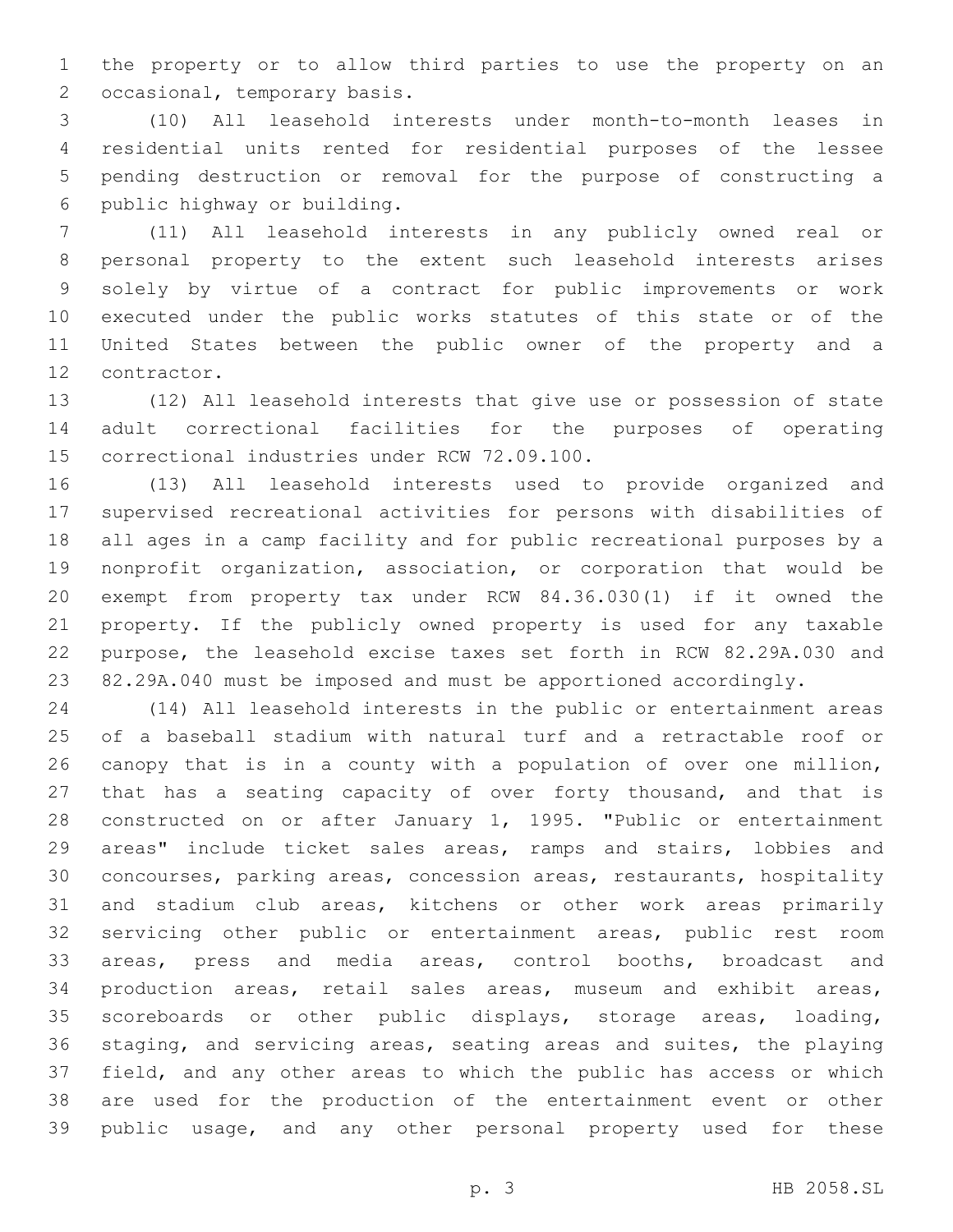purposes. "Public or entertainment areas" does not include locker rooms or private offices exclusively used by the lessee.

 (15) All leasehold interests in the public or entertainment areas of a stadium and exhibition center, as defined in RCW 36.102.010, that is constructed on or after January 1, 1998. For the purposes of this subsection, "public or entertainment areas" has the same meaning as in subsection (14) of this section, and includes exhibition areas.

 (16) All leasehold interests in public facilities districts, as 9 provided in chapter 36.100 or 35.57 RCW.

 (17) All leasehold interests in property that is: (a) Owned by the United States government or a municipal corporation; (b) listed on any federal or state register of historical sites; and (c) wholly contained within a designated national historic reserve under 16 14 U.S.C. Sec. 461.

 (18) All leasehold interests in the public or entertainment areas of an amphitheater if a private entity is responsible for one hundred percent of the cost of constructing the amphitheater which is not reimbursed by the public owner, both the public owner and the private lessee sponsor events at the facility on a regular basis, the lessee is responsible under the lease or agreement to operate and maintain the facility, and the amphitheater has a seating capacity of over seventeen thousand reserved and general admission seats and is in a county that had a population of over three hundred fifty thousand, but less than four hundred twenty-five thousand when the amphitheater 25 first opened to the public.

 For the purposes of this subsection, "public or entertainment areas" include box offices or other ticket sales areas, entrance 28 gates, ramps and stairs, lobbies and concourses, parking areas, concession areas, restaurants, hospitality areas, kitchens or other work areas primarily servicing other public or entertainment areas, public rest room areas, press and media areas, control booths, broadcast and production areas, retail sales areas, museum and exhibit areas, scoreboards or other public displays, storage areas, loading, staging, and servicing areas, seating areas including lawn seating areas and suites, stages, and any other areas to which the public has access or which are used for the production of the entertainment event or other public usage, and any other personal property used for these purposes. "Public or entertainment areas" does not include office areas used predominately by the lessee.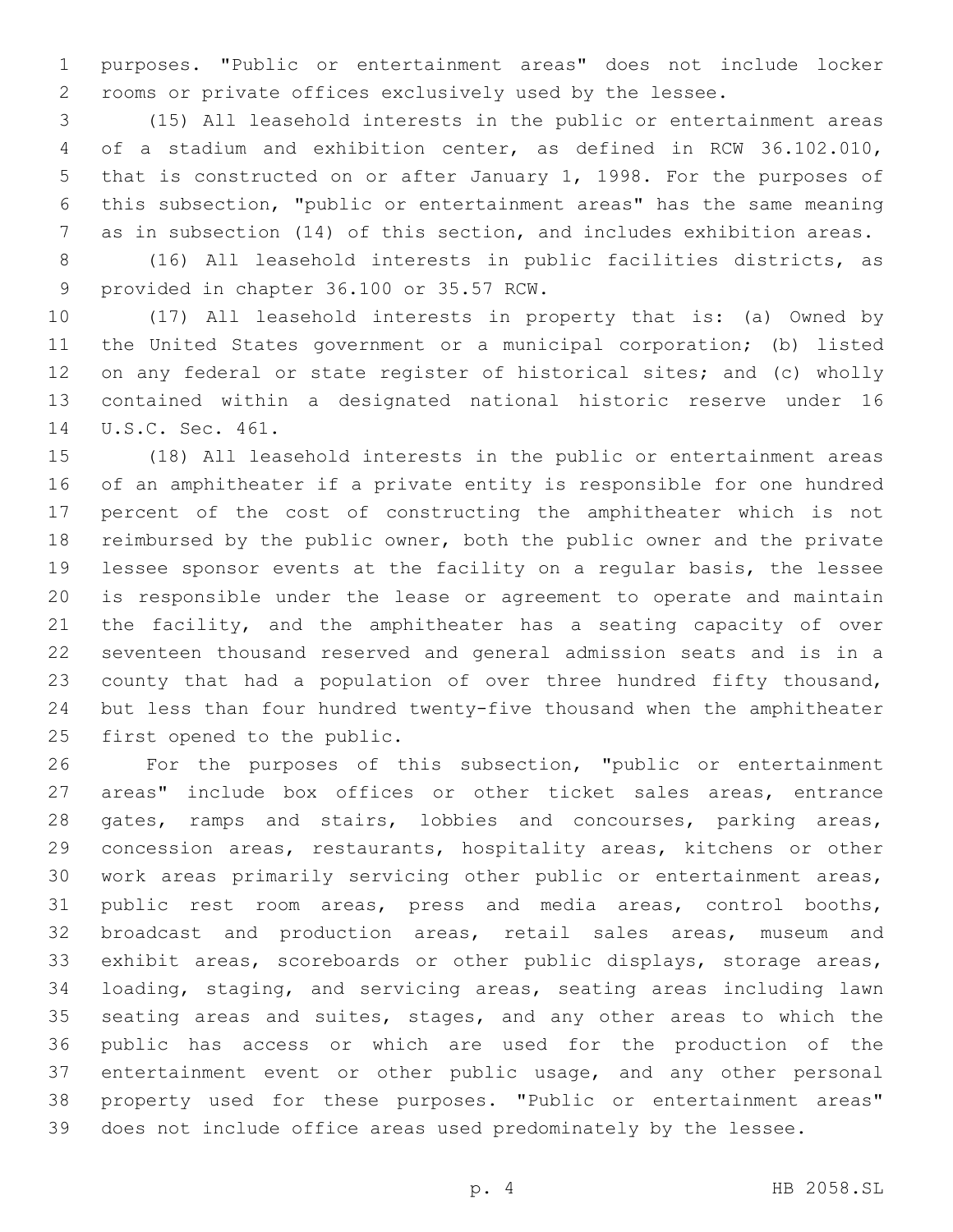(19) All leasehold interests in real property used for the placement of military housing meeting the requirements of RCW 84.36.665.3

 (20) All leasehold interests in facilities owned or used by a community college or technical college, which leasehold interest provides:6

(a) Food services for students, faculty, and staff;

8 (b) The operation of a bookstore on campus; or

 (c) Maintenance, operational, or administrative services to the 10 community college or technical college.

 (21)(a) All leasehold interests in the public or entertainment 12 areas of an arena if it:

(i) Has a seating capacity of more than two thousand;

14 (ii) Is located on city-owned land; and

 (iii) Is owned by a city with a population over two hundred thousand within a county with a population of less than one million 17 five hundred thousand.

 (b) For the purposes of this subsection (21), "public or entertainment areas" has the same meaning as provided in subsection 20 (18) of this section.

 (22) All leasehold interests in facilities owned by the state parks and recreation commission that are listed on the national 23 register of historic places or the Washington heritage register.

 NEW SECTION. **Sec. 2.** (1) This section is the tax preference 25 performance statement for the tax preferences contained in section 1, 26 chapter . . ., Laws of 2022 (section 1 of this act). This performance statement is only intended to be used for subsequent evaluation of the tax preference. It is not intended to create a private right of action by any party or to be used to determine eligibility for preferential tax treatment.

 (2) The legislature categorizes this tax preference as one intended to induce certain designated behavior by taxpayers as 33 indicated in RCW 82.32.808(2)(a).

 (3) It is the legislature's specific public policy objective to encourage contributions to historically significant places listed on the national register of historic places or the Washington heritage 37 register.

 (4) If a review finds that the statewide amount of contributions made by lessees of state parks and recreation commission-owned